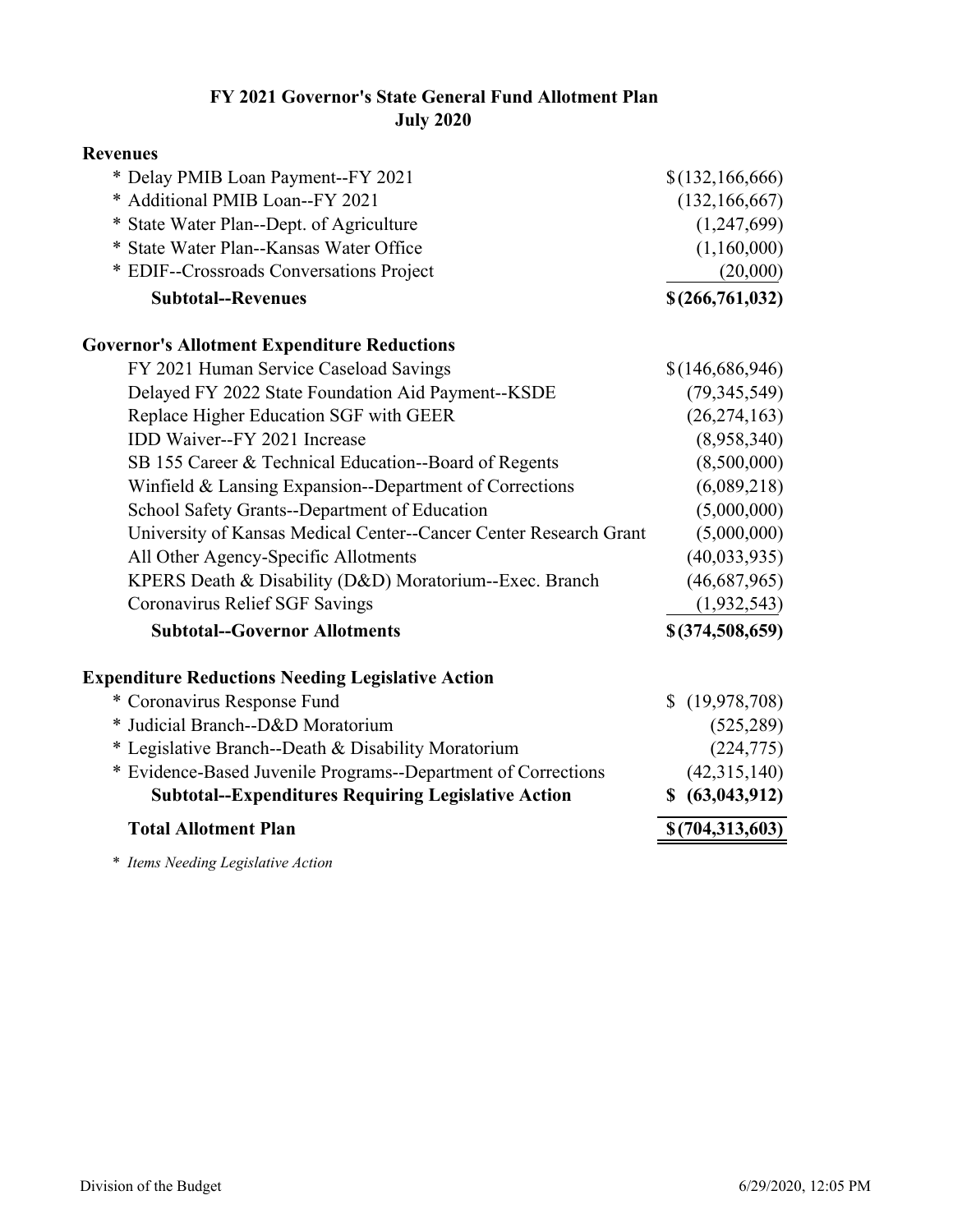## **FY 2021 Governor's Expenditure Allotments All Other Agency-Specific Items Effective Date: July 1, 2020**  $E(Y, 2021)$

|                                            |        |      |               |                                                 | FY ZUZI<br>Allotment |                                                           |  |
|--------------------------------------------|--------|------|---------------|-------------------------------------------------|----------------------|-----------------------------------------------------------|--|
|                                            | Agency |      | <b>Budget</b> |                                                 |                      |                                                           |  |
| Agency                                     | Number | Fund | Unit          | <b>Budget Unit Title</b>                        | Reduction            | Allotment Specific Item                                   |  |
| <b>Adjutant General</b>                    | 034    | 1000 | 8000          | <b>REHABILITATION AND REPAIR</b>                | (500,000)            | Rehabilitation and repair                                 |  |
| Adjutant General                           | 034    | 1000 | <b>NEW</b>    | Deferred Maintenance                            | (1,000,000)          | Deferred maintenance                                      |  |
| Department for Aging & Disability Services | 039    | 1000 | 0260          | <b>SENIOR CARE ACT</b>                          | (3,000,000)          | Senior Care Act                                           |  |
| Department for Aging & Disability Services | 039    | 1000 | 0610          | KanCare Caseloads                               | (3,000,000)          | Behavioral Health Rate Increase                           |  |
| Department for Aging & Disability Services | 039    | 1000 | 0610          | KanCare Caseloads                               | (2,661,520)          | 1.0 percent increase in Nursing Facility Rates            |  |
| Department for Aging & Disability Services | 039    | 1000 | 0612          | KanCare Non-Caseloads                           | (2,557,443)          | TA Waiver Increases                                       |  |
| Department for Aging & Disability Services | 039    | 1000 | 0801          | <b>STATE OPERATIONS</b>                         | (2,500,000)          | Regional Hospital Beds                                    |  |
| Department for Aging & Disability Services | 039    | 1000 | 1010          | ALCOHOL & DRUG ABUSE SVC GRTS                   | (250,000)            | SUD grants                                                |  |
| Department for Aging & Disability Services | 039    | 1000 | 3001          | COMM MH CTRS SPPLMNTL FUNDING                   | (2,000,000)          | Grants for CMHCs                                          |  |
| Department for Aging & Disability Services | 039    | 1000 | 4001          | Mental Health and Intellectual Disabilities Ai  | (1,000,000)          | PRTF Pilot Ember Hope Newton                              |  |
| Department for Aging & Disability Services | 039    | 1000 |               | NEW1 Douglas County Crisis Center Base Services | (750,000)            | Douglas County Crisis Intervention                        |  |
| Department of Administration               | 173    | 1000 | 8500          | <b>REHAB &amp; REPAIR FOR STATE FAC</b>         | (626,399)            | Additional Rehab and Repair Funding for Capitol Complex   |  |
| Governmental Ethics Commission             | 247    | 1000 | 0103          | <b>OPERATING EXPENDITURES</b>                   | (20,756)             | Funding to make Half-Time Attorney Full-Time              |  |
| Department of Health & Environment--Health | 264    | 1000 | 0060          | Children's Health Insurance Plan                | (3,330,000)          | FMAP incr. for Children's Health Insurance Program (CHIP) |  |
| Department of Health & Environment--Health | 264    | 1000 | 0270          | OP EXP-INCLD OFF HOS-HLTH                       | (137,619)            | Mosquito Surveillance                                     |  |
| Department of Health & Environment--Health | 264    | 1000 | 0350          | AID TO LOCAL UNITS                              | (900,000)            | <b>Local Health Departments</b>                           |  |
| Department of Health & Environment--Health | 264    | 1000 | 0460          | AID TO LCL UINTS-PRIM HLTH PRJ                  | (2,000,000)          | Primary Health Projects                                   |  |
| Department of Health & Environment--Health | 264    | 1000 | 0660          | Brain Injury Registry                           | (75,000)             | Brain Injury Registry                                     |  |
| Department of Health & Environment--Health | 264    | 1000 | 0670          | Lyme Disease Prevention and Research            | (140,000)            | Lyme Disease Testing                                      |  |
| Department of Health & Environment--Health | 264    | 1000 | 1720          | State Trauma Fund                               | (150,000)            | Kansas Trauma Program                                     |  |
| <b>Historical Society</b>                  | 288    | 1000 | 8088          | <b>REHAB AND REPAIR PROJECTS</b>                | (650,000)            | Kansas Museum R&R                                         |  |
| Board of Regents                           | 561    | 1000 | 4500          | KANSAS COMP, GRANT PROGRAM                      | (2,500,000)          | Comprehensive Grant 1:1 match                             |  |
| Department for Children & Families         | 629    | 1000 | 0013          | <b>STATE OPERATIONS</b>                         | (255,980)            | <b>Family First Prevention Staff</b>                      |  |
| Department for Children & Families         | 629    | 1000 | 7020          | YOUTH SERVICES & ASSISTANCE                     | (4,762,176)          | Adoption Assist. Subsidy & Family First Prevention Grants |  |
| Department of Education                    | 652    | 1000 |               | 0150 Mental health intervention team pilot      | (3,924,160)          | Mental Health Intervention Program Expansion              |  |
| Department of Education                    | 652    | 1000 | 0190          | Career & Tech. Education Transportation         | (1,042,882)          | Career & Technical Education Transportation               |  |
| Department of Education                    | 652    | 1000 |               | 0210 Juvenile transitional crisiscenter pilot   | (300,000)            | <b>Beloit Juvenile Transitional Crisis Center</b>         |  |
|                                            |        |      |               |                                                 | \$(40, 033, 935)     |                                                           |  |